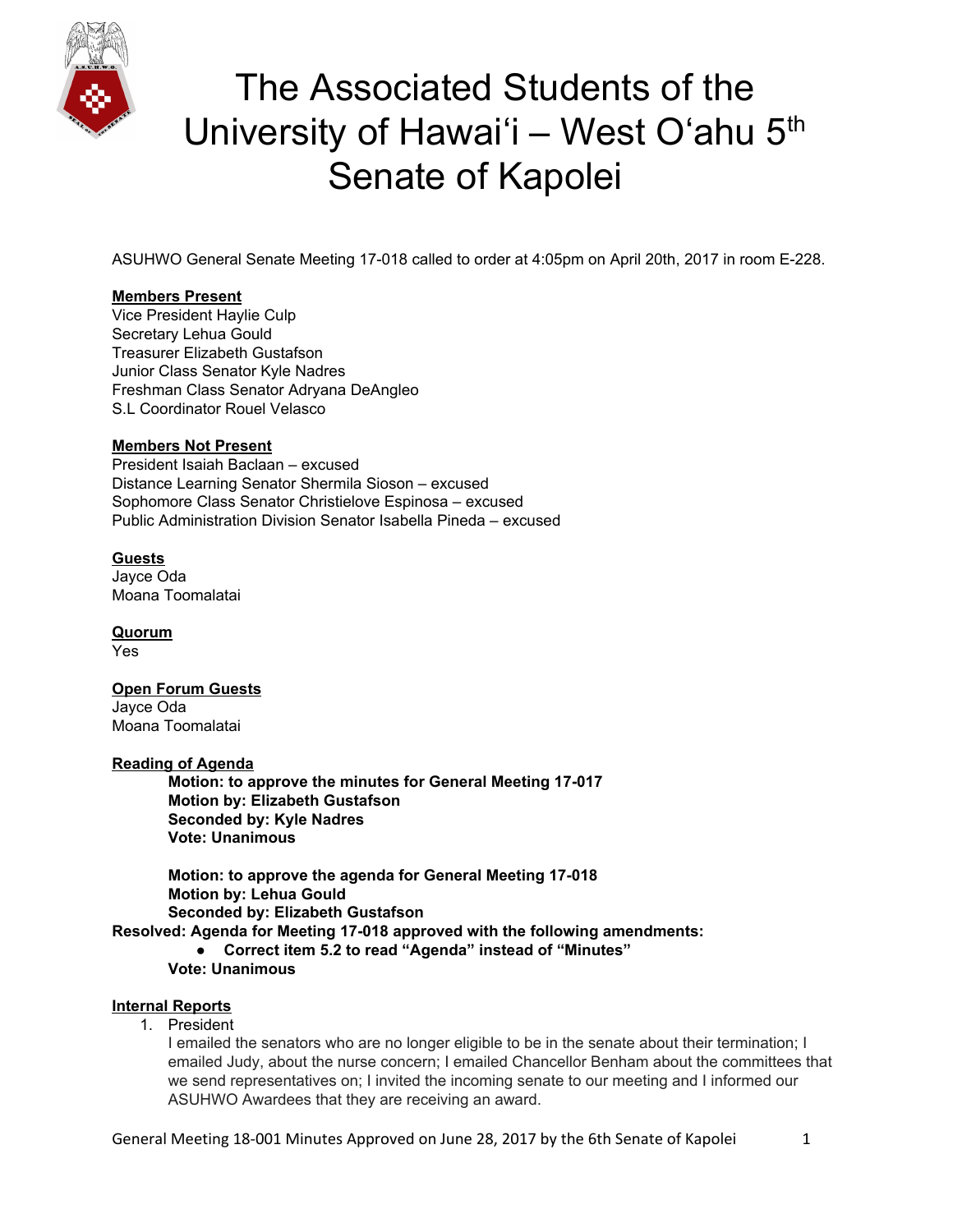

## 2. Vice President

I have been working on Stipend Procedure and Transition Committee work also, termination of positions were delivered to Haff and Germino since last meeting.

## 3. Secretary

Thank you to all of those who have been emailing me their reports. I have been working on finishing minutes and preparing for the new incoming senate.

## 4. Treasurer

My meeting with Kelly is set for May 5th to take one last look at our account balance. Also, I will be conducting training with the incoming treasurer, Adryana DeAngelo, following this meeting.

## 5. Advisors

#### a. Student Life Coordinator

The Pueo Awards Recognition Ceremony and Reception will be held on April 26<sup>th</sup> and we are looking for emcees; if anyone is interested in emceeing, please let Rouel know. Attire is business casual or aloha wear and please feel free to dress professional for those who are presenting the ASUHWO awards.

Thank You Reception will be held on May  $8<sup>th</sup>$  from 11am-1pm in C-225 for any student who has helped to set-up and break down for any of the events for student life and student activity fee board. This event is after finals week.

I am awaiting confirmation from FSE for approval of spaces for Night Owl Nook. They are getting approval from VCs, Judy Oliveira (VCSA) and Kevin Ishida (VCA) since the hours for spaces requested is beyond building hours operations of 5:30am-10:30pm.

All candidates for ASUHWO General Elections were contacted following elections. There are vacancies in which the new senate will decide to do a Fall special elections and/or make appointments.

ASUHWO Office keys will need to be returned or handed over to the new incoming person at least sometime after finals. Everyone must clean and take things home after finals to make way for the new senate.

#### 6. Standing Committee Reports

a. Budget and Finance No New Updates.

## b. Activities

ASUHWO is involved with the night owl nook event. What role are we playing in this? I spoke with Rouel about possible goodie bags to make for students for their ride home at the end of the night. Is that something we would like to do? Who is able to attend event?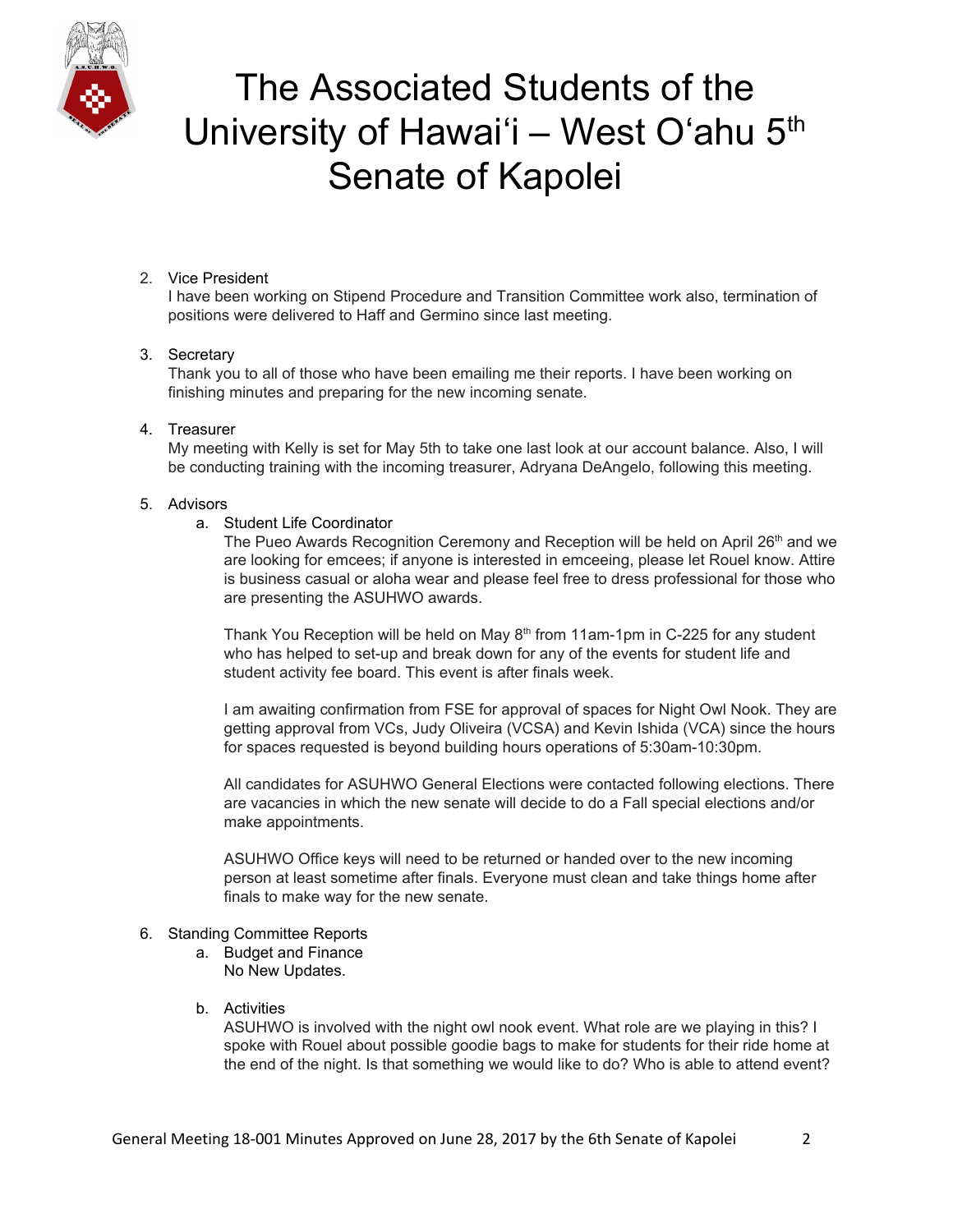

We do not have full approval to use the classroom space at this time so this event is still in the works.

- c. Legislative No New Updates.
- 7. Ad Hoc Committees
	- a. Elections Committee Can be removed from agenda.
	- b. Transition Committee

We would like to conduct training between the outgoing and incoming senate. We will need to schedule a day based on everyone's different availabilities. We are hoping to include as many members of our old senate as possible.

Also, for those who are available, it is our hope that the outgoing senate member will individually meet with the incoming senate member of their position and conduct a one-on-one training.

#### 8. Senators Report

- a. Distance Learning Division Senator No New Report.
- b. Junior Class Senator

I just had a BUSA seminar, which ends my intiative. We had only one student show up. He found this seminar quite helpful. Mr. Dinh had conducted the seminar; we had a surprise guest, which was Mrs. Moore. She helped answer questions and gave input to the student and myself regarding questions within the BUSA division. This seminar was held in the 'Ulu'ulu Center from 3:30 pm to 4:30 pm. The seminar officially ended at 4:10pm. I had asked both professors for their opinions regarding at what point in the semester they would prefer to have the seminar. Mrs. Moore and Mr. Dinh said the beginning of the semester would be very helpful instead of having the seminars at the end of the semester.

All in all, hosting these seminars as my initiative was very educational. It gave me lessons on the importance of strategic management and planning and the importance of communication with my fellow colleagues.

- c. Sophomore Class Senator I am working on getting a meeting with Jeffery Moniz and Division chairs.
- d. Freshman Class Senator

With the semester coming to an end, not much has been going on with me and or my constituents. It seems as though a lot of students have checked themselves out in order to prepare for finals week. I have, however, been working on my transition worksheet in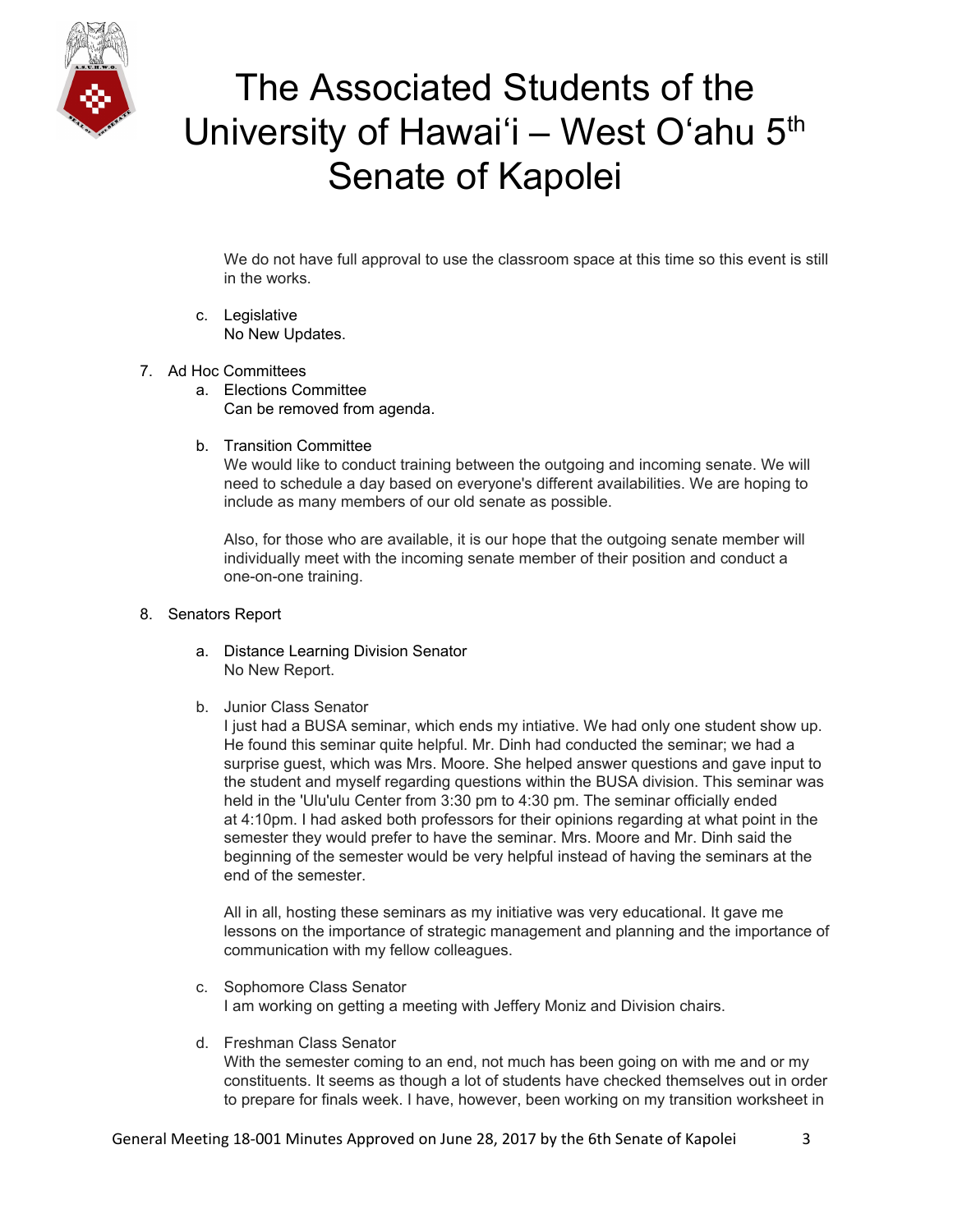

hopes that it can be used by the incoming senate. The position is vacant as of right now but hopefully any new senate members can use it just to get an idea of what works and what doesn't.

- e. Public Administration Division Senator I wish I could be at this meeting but I was a part of an Academic Grievance Committee on Tuesday so I had to use my time off this week for that. I have attached my (still in the works) transfer paperwork to the incoming senator. I still would like to add some more things but I wanted you all to be able to see my progress. Since we had a meeting last week, I do not have much to report.
- 9. Caucus Ambassador No New Report.
- 10. Campus Committee Report
	- a. Transportation Committee There will be a meeting on Friday at 9:00am.
	- b. Technology Committee There will be a meeting on Friday at 10:00am.
	- c. Health Committee There will be a meeting on Friday at 11:00am.
	- d. Strategic Planning Committee Will need to appoint two new representatives. Those names will need to be given to the Chancellor.
	- e. Senior Staff Meetings No New Updates. Will need to contact the Chancellor for representative appointment information.
	- f. Campus Compliance Committee The next meeting will be on April 28<sup>th</sup> from 10:00am - 12:00pm.
	- g. LRDP No New Report and no meeting date received.

## **Unfinished Business**

- 1. Class Room Posting and Initiatives We want to look into having each senator write up a short paragraph on what they are working on to be posted in the classrooms.
- 2. Pueo Awards

The award ceremony will take place from 3:00pm – 5:00pm. The attire is business casual and

General Meeting 18-001 Minutes Approved on June 28, 2017 by the 6th Senate of Kapolei 4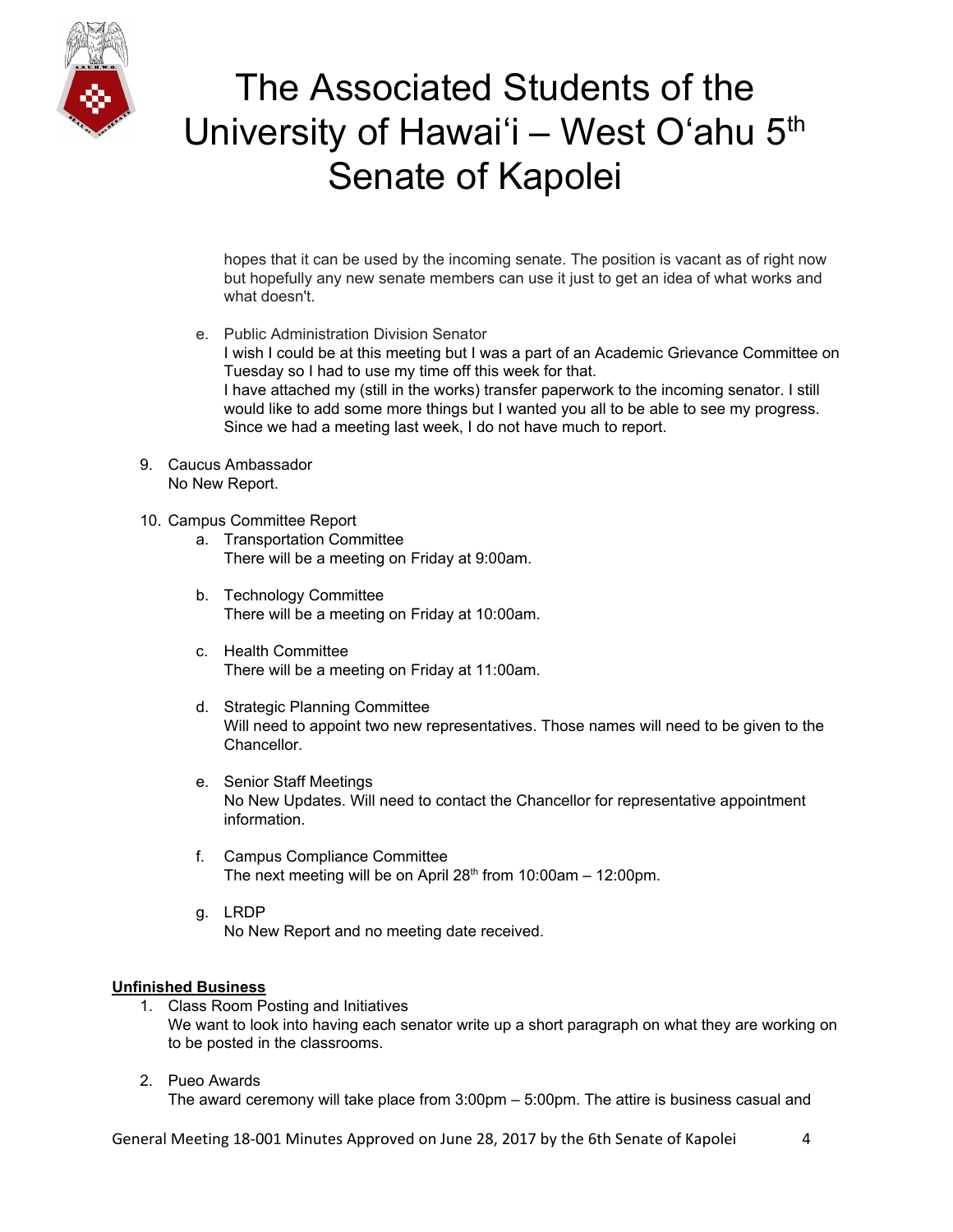

Isaiah will need to let Rouel know of the wording we would like on the awards.

## 3. Night Owl Nook

Lizzy will man the event on Monday and Tuesday, Haylie is available on Wednesday, Kyle will be available on Thursday, and Lehua will be a floater.

#### **New Business**

1. Stipend Voting

**Motion: to approve the awarding of a stipend to the following senate members: President Baaclan, Vice President Culp, Secretary Gould, Treasurer Gustafson, and Senators Sioson, Nadres, Smith (Espinosa), DeAngelo, and Pineda.**

**Motion by: Elizabeth Gustafson Seconded by: Lehua Gould Vote: Unanimous**

**Yea(s):** [11] Vice President Culp, Treasurer Gustafson, Secretary Gould, and Senators Sioson, Nadres, Espinosa (Smith), DeAngelo, and Pineda. **Nay(s):** [0] **Abstain(s):** [0]

- 2. Transition Training and Transition Worksheets Transition worksheets are due today and Transition Training will need to be determined after consulting the incoming senate.
- 3. Committee Assignments Committee Assignments will need to be made by the new incoming senate.

## **Announcements and Open Forum**

Seung Ah Shin: I am the incoming Senior Class Senator and I am excited to be a part of ASUHWO.

Kyle: I forgot to add to my report that a student brought me a complaint regarding professors who do not post assignments on the scheduled dates but they do not give an assignment extension. I would like to further my research regarding this with the next senate.

**Meeting Adjournment at 4:58pm Motioned by: Lehua Gould Seconded by: Kyle Nadres**